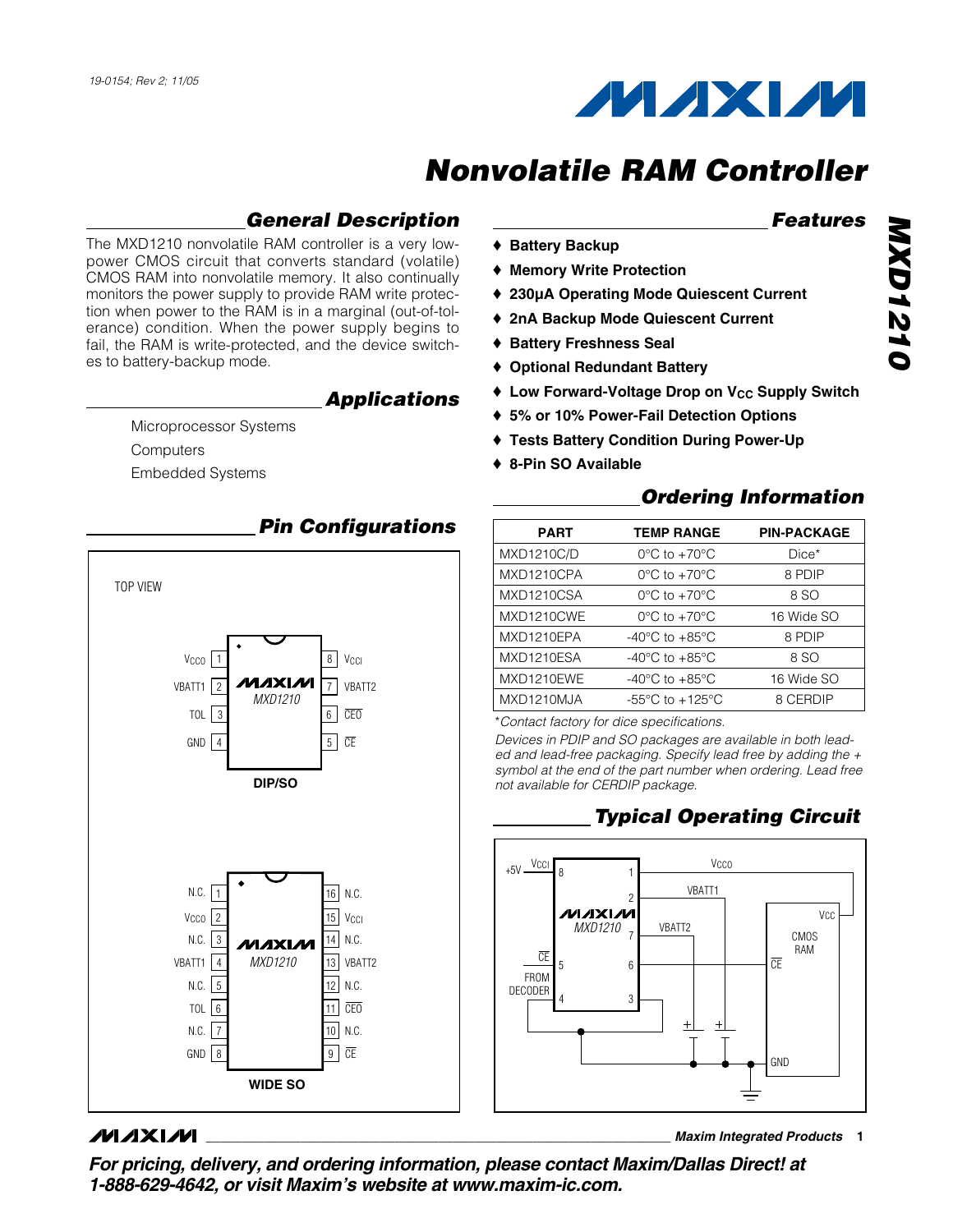# **MXD1210 MXD1210**

#### **ABSOLUTE MAXIMUM RATINGS**

|                                                      | $(VS =$ greater of $VCC$ , VBATT1, VBATT2) |
|------------------------------------------------------|--------------------------------------------|
| Digital Input and Output                             |                                            |
|                                                      |                                            |
| Continuous Power Dissipation ( $TA = +70^{\circ}C$ ) |                                            |

8-Pin PDIP (derate 9.09mW/°C above +70°C)..............727mW

8-Pin SO (derate 5.88mW/°C above +70°C).................471mW 8-Pin CERDIP (derate 8.00mW/°C above +70°C).........640mW 16-Pin Wide SO (derate 9.52mW/°C above +70°C) .....762mW **Operating Temperature Range<br>C.Suffix**  $C^{\circ}C$  to  $+70^{\circ}C$ 

| ∪ OUIIIX………………………………………………………∪ ∪ l0 +70 ∪ |  |
|-------------------------------------------|--|
|                                           |  |
|                                           |  |
|                                           |  |
| Lead Temperature (soldering, 10s)+300°C   |  |

Stresses beyond those listed under "Absolute Maximum Ratings" may cause permanent damage to the device. These are stress ratings only, and functional operation of the device at these or any other conditions beyond those indicated in the operational sections of the specifications is not implied. Exposure to absolute maximum rating conditions for extended periods may affect device reliability.

### **RECOMMENDED OPERATING CONDITIONS**

 $(T_A = T_{MIN}$  to  $T_{MAX}$ , unless otherwise noted.)

| <b>PARAMETER</b>       | <b>SYMBOL</b>     | <b>CONDITIONS</b>       | <b>MIN</b> | <b>TYP</b> | <b>MAX</b> | <b>UNITS</b> |
|------------------------|-------------------|-------------------------|------------|------------|------------|--------------|
|                        |                   | $TOL = GND$             | 4.75       |            | 5.50       | $\sqrt{}$    |
| Supply Voltage         | Vccl              | $TOL = VCCO$            | 4.50       |            | 5.50       |              |
| Input High Voltage     | Vıн               |                         | 2.2        |            |            |              |
| Input Low Voltage      | $V_{\mathsf{IL}}$ |                         |            |            | 0.8        |              |
| <b>Battery Voltage</b> | VBATT1<br>VBATT2  | or 2 batteries (Note 1) | 2.0        |            | 4.0        |              |

### **ELECTRICAL CHARACTERISTICS—Normal Supply Mode, TOL = VCCO**

(V<sub>CCI</sub> = +4.75V to +5.5V, TOL = GND; or V<sub>CCI</sub> = +4.5V to +5.5V, TOL = V<sub>CCO</sub>; T<sub>A</sub> = T<sub>MIN</sub> to T<sub>MAX</sub>, unless otherwise noted.)

| <b>PARAMETER</b>            | <b>SYMBOL</b>         | <b>CONDITIONS</b>                                  |                 | <b>MIN</b>              | <b>TYP</b> | <b>MAX</b> | <b>UNITS</b> |
|-----------------------------|-----------------------|----------------------------------------------------|-----------------|-------------------------|------------|------------|--------------|
| Supply Current              | <b>ICCI</b>           | $V_{CCO}$ , CEO open, VBATT1 = VBATT2 = 3V         |                 |                         | 0.23       | 0.5        | mA           |
|                             |                       |                                                    | <b>MXD1210C</b> | Vcci -<br>0.20          |            |            |              |
| Output Supply Voltage       | Vcco                  | $ICCO1 = 80mA (Note 2)$                            | <b>MXD1210E</b> | $V_{\rm CCl}$ -<br>0.21 |            |            | V            |
|                             |                       |                                                    | <b>MXD1210M</b> | $V_{\rm CCl}$ -<br>0.25 |            |            |              |
|                             |                       |                                                    | <b>MXD1210C</b> |                         |            | 80         |              |
| Output Supply Current       | Icco                  | $V_{\rm{CCI}}$ - $V_{\rm{CCO}} \leq 0.2V$ (Note 2) | <b>MXD1210E</b> |                         | 0.23       | 75         | mA           |
|                             |                       |                                                    | <b>MXD1210M</b> |                         | 0.23       | 65         |              |
| Input Leakage Current       | ÌјL                   |                                                    |                 |                         |            | ±1.0       | μA           |
| Output Leakage Current      | <b>I</b> OL           |                                                    |                 |                         |            | ±1.0       | μA           |
| High-Level Output Voltage   | <b>V<sub>OH</sub></b> | $I_{OH} = -1mA$                                    |                 | 2.4                     |            |            | V            |
| Low-Level Output Voltage    | <b>VOL</b>            | $I_{OL} = 4mA$                                     |                 |                         |            | 0.4        | V            |
|                             |                       | $TOL = GND$                                        |                 | 4.50                    |            | 4.74       |              |
| V <sub>CCI</sub> Trip Point | <b>VCCTP</b>          | $TOL = VCCO$                                       |                 | 4.25                    |            | 4.49       | $\vee$       |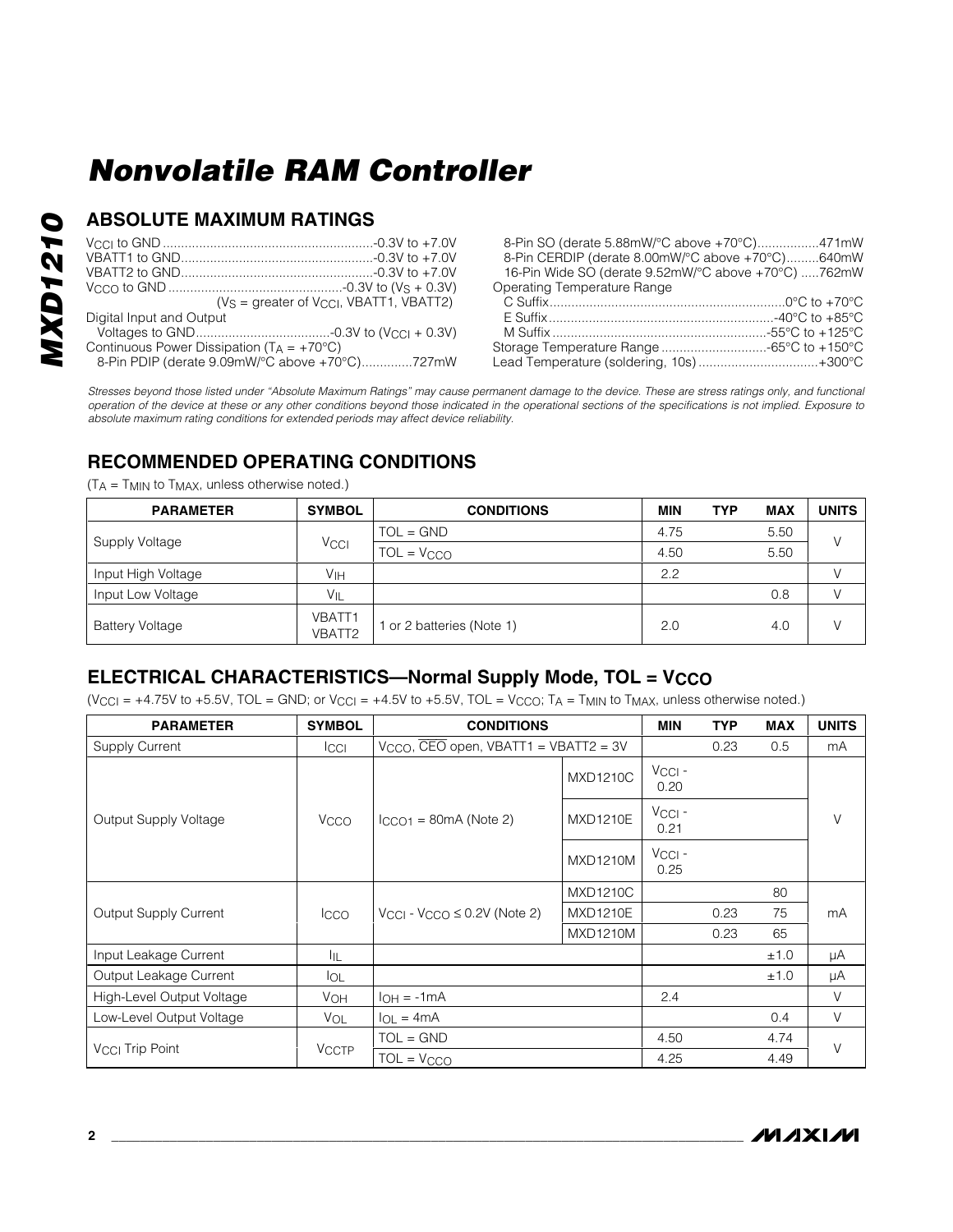### **ELECTRICAL CHARACTERISTICS—Battery-Backup Mode**

(V<sub>CCI</sub> < V<sub>BATT</sub>, positive edge rate at VBATT1, VBATT2 > 0.1V/µs, T<sub>A</sub> = T<sub>MIN</sub> to T<sub>MAX</sub>, unless otherwise noted.)

| <b>PARAMETER</b>           | <b>SYMBOL</b>     | <b>CONDITIONS</b>                           |                   | MIN              | <b>TYP</b> | <b>MAX</b> | <b>UNITS</b> |
|----------------------------|-------------------|---------------------------------------------|-------------------|------------------|------------|------------|--------------|
|                            |                   | I V <sub>CCO</sub> , CEO open,              | <b>MXD1210C/E</b> |                  |            | 100        | nA           |
| Quiescent Current (Note 1) | <b>IBATT</b>      | $V_{\text{CCl}} = 0V$                       | <b>MXD1210M</b>   |                  |            | 5.         | μA           |
| Output Supply Current      | ICCO <sub>2</sub> | $V$ BATT - $V$ CCO $\leq$ 0.2V (Notes 3, 4) |                   |                  |            | 300        | μA           |
| GEO Output Voltage         | Vo                | Output open                                 |                   | $VBATT$ -<br>0.2 |            |            |              |

#### **CAPACITANCE**

 $(T_A = T_{MIN}$  to  $T_{MAX}$ , unless otherwise noted.) (Note 5)

| <b>PARAMETER</b>          | <b>SYMBOL</b> | <b>CONDITIONS</b> | <b>MIN</b> | TYP | <b>MAX</b> | UNITS |
|---------------------------|---------------|-------------------|------------|-----|------------|-------|
| Input Capacitance         | UΝ            |                   |            |     |            | nF    |
| <b>Output Capacitance</b> | COUT          |                   |            |     |            | рF    |

### **VCC POWER TIMING CHARACTERISTICS**

(V<sub>CCI</sub> = +4.75V to +5.5V, TOL = GND; or V<sub>CCI</sub> = +4.5V to +5.5V, TOL = V<sub>CCO</sub>, T<sub>A</sub> = T<sub>MIN</sub> to T<sub>MAX</sub>, unless otherwise noted.)

| <b>PARAMETER</b>      | <b>SYMBOL</b> | <b>CONDITIONS</b>                   |                 | MIN | TYP | <b>MAX</b> | <b>UNITS</b> |
|-----------------------|---------------|-------------------------------------|-----------------|-----|-----|------------|--------------|
|                       |               |                                     | <b>MXD1210C</b> |     | 10  | 20         |              |
| CE Propagation Delay  | tpp           | $R_{L} = 1k\Omega$ , $C_{L} = 50pF$ | <b>MXD1210E</b> |     | 10  | 22         | ns           |
|                       |               |                                     | MXD1210M        |     | 10  | 25         |              |
| CE High to Power-Fail | tpF           | (Note 5)                            |                 |     |     |            | ns           |

#### **TIMING CHARACTERISTICS**

(VCCI < +4.75V to +5.5V, TOL = GND; or VCCI < +4.5V, TOL = VCCO, TA = TMIN to TMAX, unless otherwise noted.)

| <b>PARAMETER</b>                     | <b>SYMBOL</b> | <b>CONDITIONS</b>             | MIN | TYP | MAX | <b>UNITS</b> |
|--------------------------------------|---------------|-------------------------------|-----|-----|-----|--------------|
| Recovery at Power-Up                 | trec          |                               |     |     | 20  | ms           |
|                                      | t⊧            | To out-of-tolerance condition | 300 |     |     |              |
| V <sub>CC</sub> Slew-Rate Power-Down | tFB           | Tolerance to battery power    | 10  |     |     | μs           |
| V <sub>CC</sub> Slew-Rate Power-Up   | tη            |                               |     |     |     | μs           |
| CE Pulse Width                       | tcE           | (Note 6)                      |     |     | 1.5 | μs           |

**Note 1:** Only one battery input is required. Unused battery inputs must be grounded.

**Note 2:** Icco<sub>1</sub> is the maximum average load current the MXD1210 can supply to the memories.

**Note 3:** I<sub>CCO2</sub> is the maximum average load current the MXD1210 can supply to the memories in battery-backup mode.

**Note 4:** CEO can sustain leakage current only in battery-backup mode.

**Note 5:** Guaranteed by design.

**Note 6:** tce max must be met to ensure data integrity on power loss.



**MXD1210**

**MXD1210**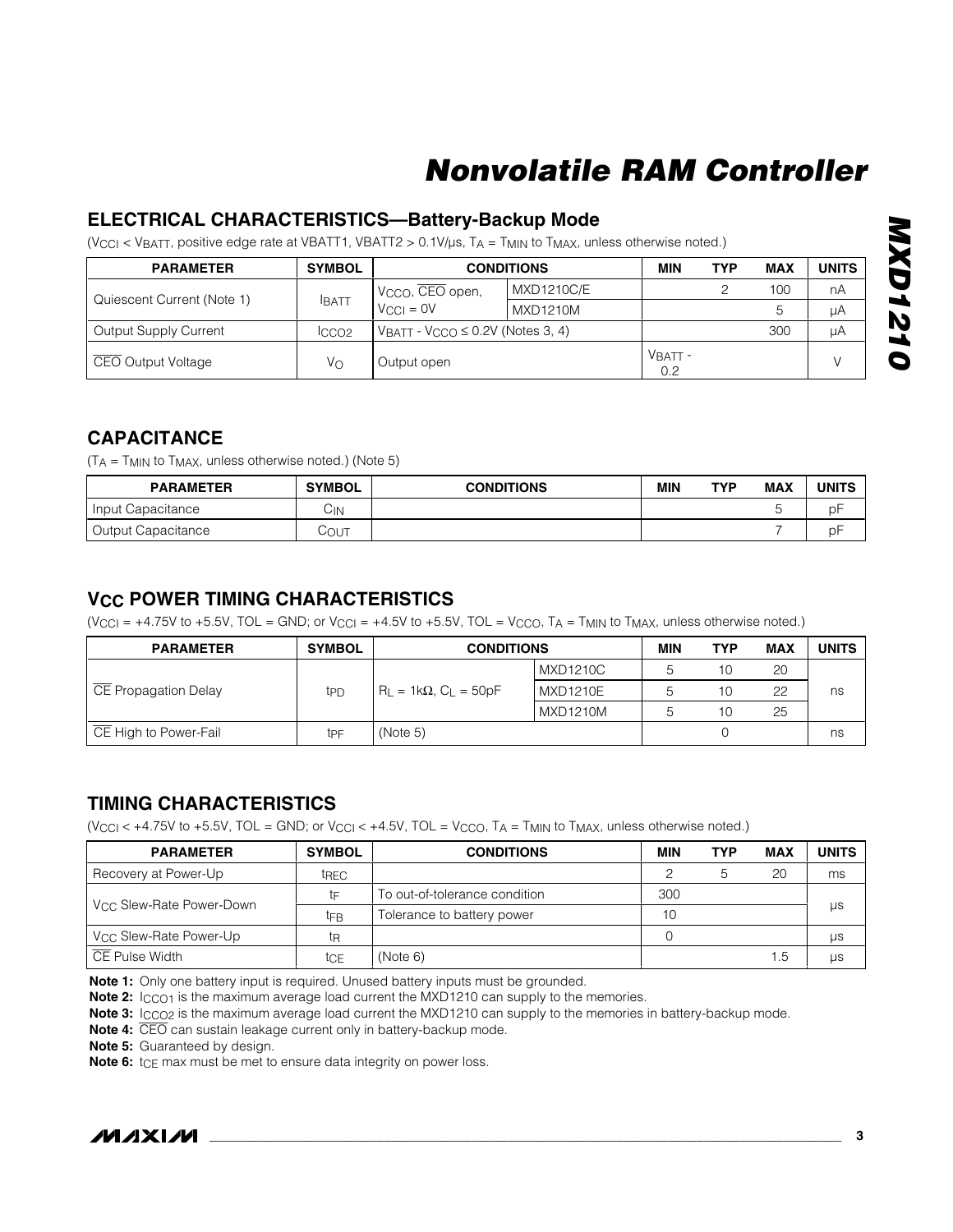### **Pin Description**

|                      | <b>PIN</b>                    |                        | <b>FUNCTION</b>                          |  |
|----------------------|-------------------------------|------------------------|------------------------------------------|--|
| <b>8-PIN PDIP/SO</b> | <b>16-PIN WIDE SO</b>         | <b>NAME</b>            |                                          |  |
|                      | 2                             | Vcco                   | Backed-Up Supply to RAM                  |  |
| 2                    | 4                             | VBATT1                 | Battery 1 Positive Connection            |  |
| 3                    | 6                             | <b>TOL</b>             | <b>Tolerance Select Pin</b>              |  |
| 4                    | 8                             | <b>GND</b>             | Ground                                   |  |
| 5                    | 9                             | $\overline{\text{CE}}$ | Chip-Enable Input                        |  |
| 6                    | 11                            | <b>CEO</b>             | Chip-Enable Output                       |  |
|                      | 13                            | VBATT2                 | Battery 2 Positive Connection            |  |
| 8                    | 15                            | <b>V<sub>CCI</sub></b> | 5V Power Supply to Chip                  |  |
|                      | 1, 3, 5, 7, 10, 12,<br>14, 16 | N.C.                   | No Connection. Not internally connected. |  |



Figure 1. Block Diagram

**MAXIM**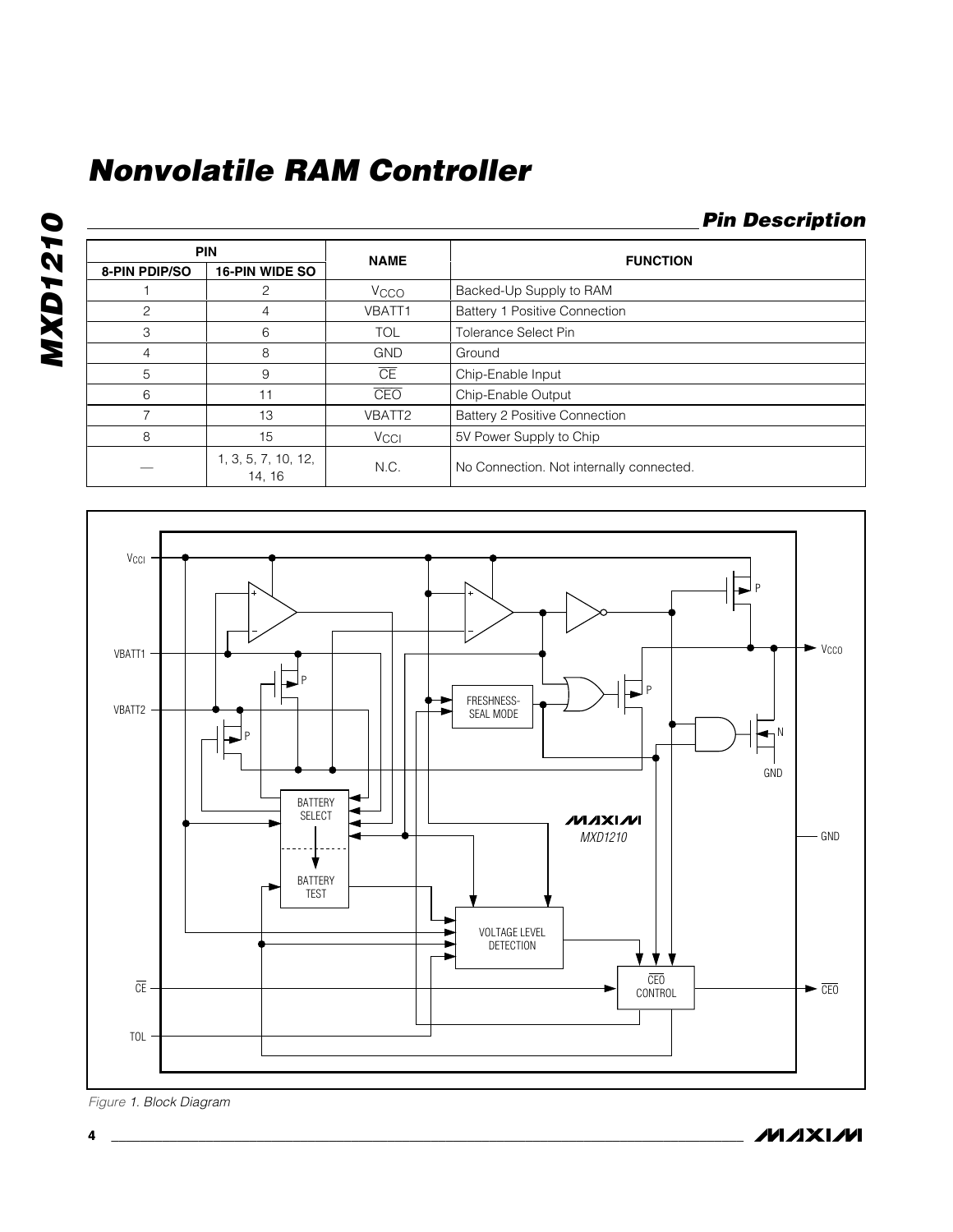### **Detailed Description**

#### **Main Functions**

The MXD1210 executes five main functions to perform reliable RAM operation and battery backup (see the Typical Operating Circuit and Figure 1):

- 1) RAM Power-Supply Switch: The switch directs power to the RAM from the incoming supply or from the selected battery, whichever is at the greater voltage. The switch control uses the same criterion to direct power to MXD1210 internal circuitry.
- 2) Power-Failure Detection: The write-protection function is enabled when a power failure is detected. The power-failure detection range depends on the state of the TOL pin as follows:

| <b>CONDITION</b> | <b>VCCTP RANGE (V)</b> |
|------------------|------------------------|
| $TOL = GND$      | 4.75 to 4.50           |
| $TOL = V_{CCO}$  | 4.50 to 4.25           |

Power-failure detection is independent of the battery-backup function and precedes it sequentially as the power-supply voltage drops during a typical power failure.

- 3) Write Protection: This holds the chip-enable output  $(\overline{CEO})$  to within 0.2V of  $V_{CC}$  or of the selected battery, whichever is greater. If the chip-enable input  $(\overline{CE})$  is low (active) when power failure is detected, then CEO is held low until CE is brought high, at which time CEO is gated high for the duration of the power failure. The preceding sequence completes the current RD/WR cycle, preventing data corruption if the RAM access is a WR cycle.
- 4) Battery Redundancy: A second battery is optional. When two batteries are connected, the stronger battery is selected to provide RAM backup and to power the MXD1210. The battery-selection circuitry remains active while in the battery-backup mode, selecting the stronger bat-

tery and isolating the weaker one. The batteryselection activity is transparent to the user and the system. If only one battery is connected, the second battery input should be grounded.

5) Battery-Status Warning: This notifies the system when the stronger of the two batteries measures ≤ 2.0V. Each time the MXD1210 is repowered (V<sub>CCI</sub> > VCCTP) after detecting a power failure, the battery voltage is measured. If the battery in use is low, following the MXD1210 recovery period, the device issues a warning to the system by inhibiting the second memory cycle. The sequence is as follows:

First access: read memory location n,  $loc(n) = x$ 

Second access: write memory location n,

$$
loc(n) = complement(x)
$$

Third access: read memory location n,  $loc(n) = ?$ 

If the third access (read) is complement  $(x)$ , then the battery is good; otherwise the battery is not good. Return to  $loc(n) = x$  following the test sequence.

#### **Freshness-Seal Mode**

The freshness-seal mode relates to battery longevity during storage rather than directly to battery backup. This mode is activated when the first battery is connected, and is defeated when the voltage at  $V_{\text{CC}}$  first exceeds  $V_{CCTP}$ . In the freshness-seal mode, both batteries are isolated from the system; that is, no current is drained from either battery, and the RAM is not powered by either battery. This means that batteries can be installed and the system can be held in inventory without battery discharge. The positive edge rate at VBATT1 and VBATT2 should exceed 0.1V/us. The batteries will maintain their full shelf life while installed in the system.

#### **Battery Backup**

The Typical Operating Circuit shows the MXD1210 connected to write-protect the RAM when  $V_{CC}$  is less than 4.75V, and to provide battery backup to the supply.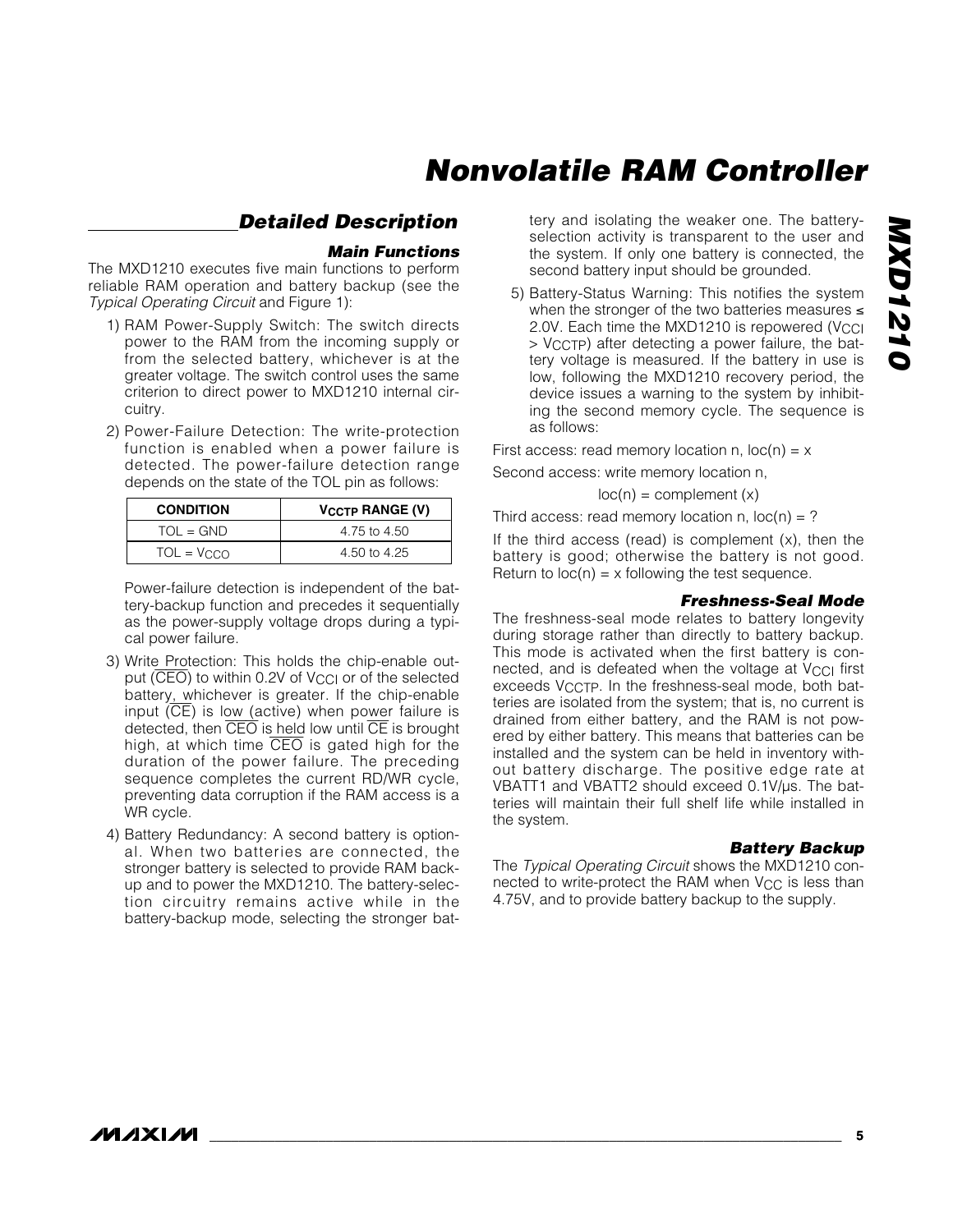





Figure 3. Power-Down Timing Diagram

Figure 2. Power-Up Timing Diagram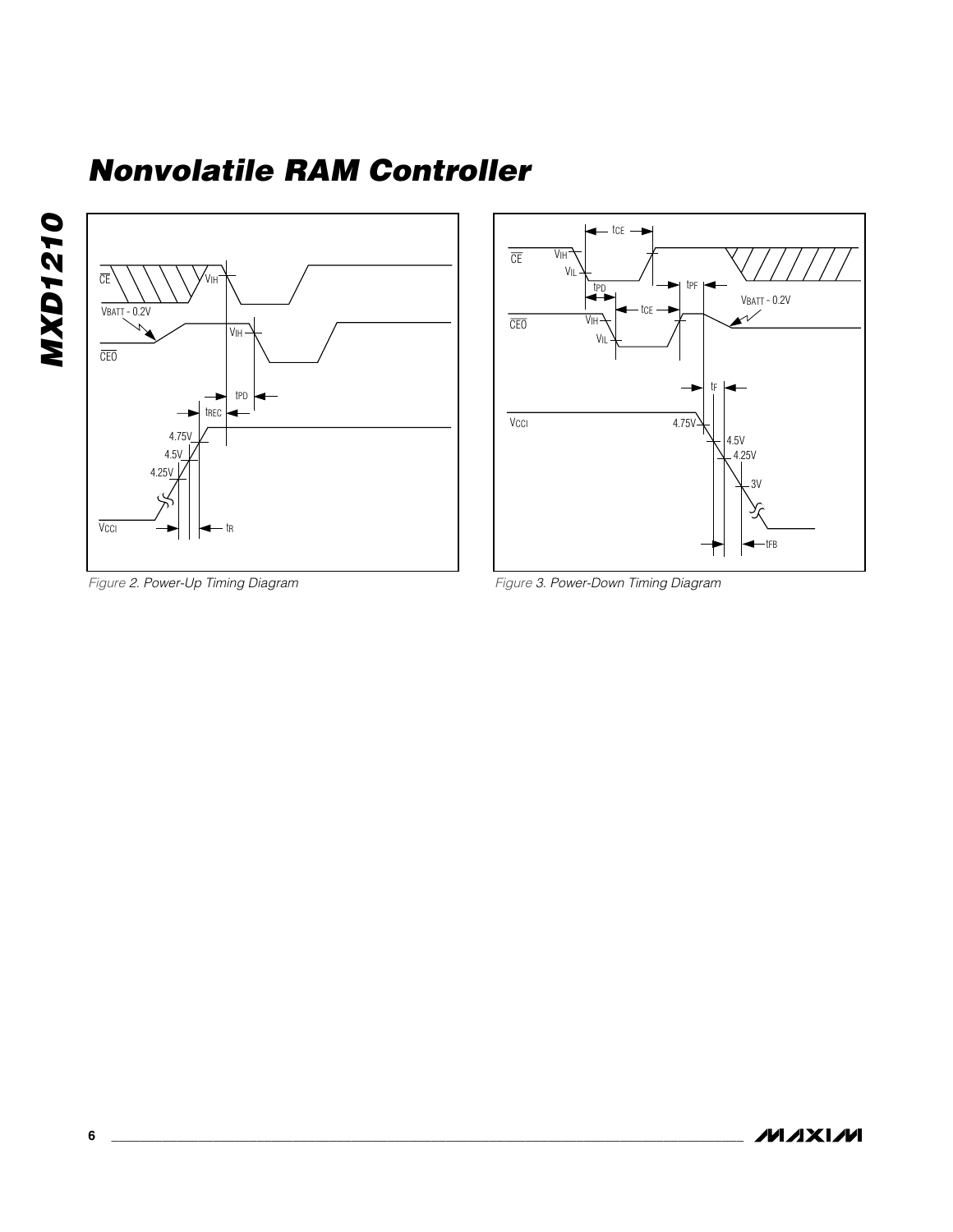### **Chip Topography**



TRANSISTOR COUNT: 1436; LEAVE SUBSTRATE UNCONNECTED.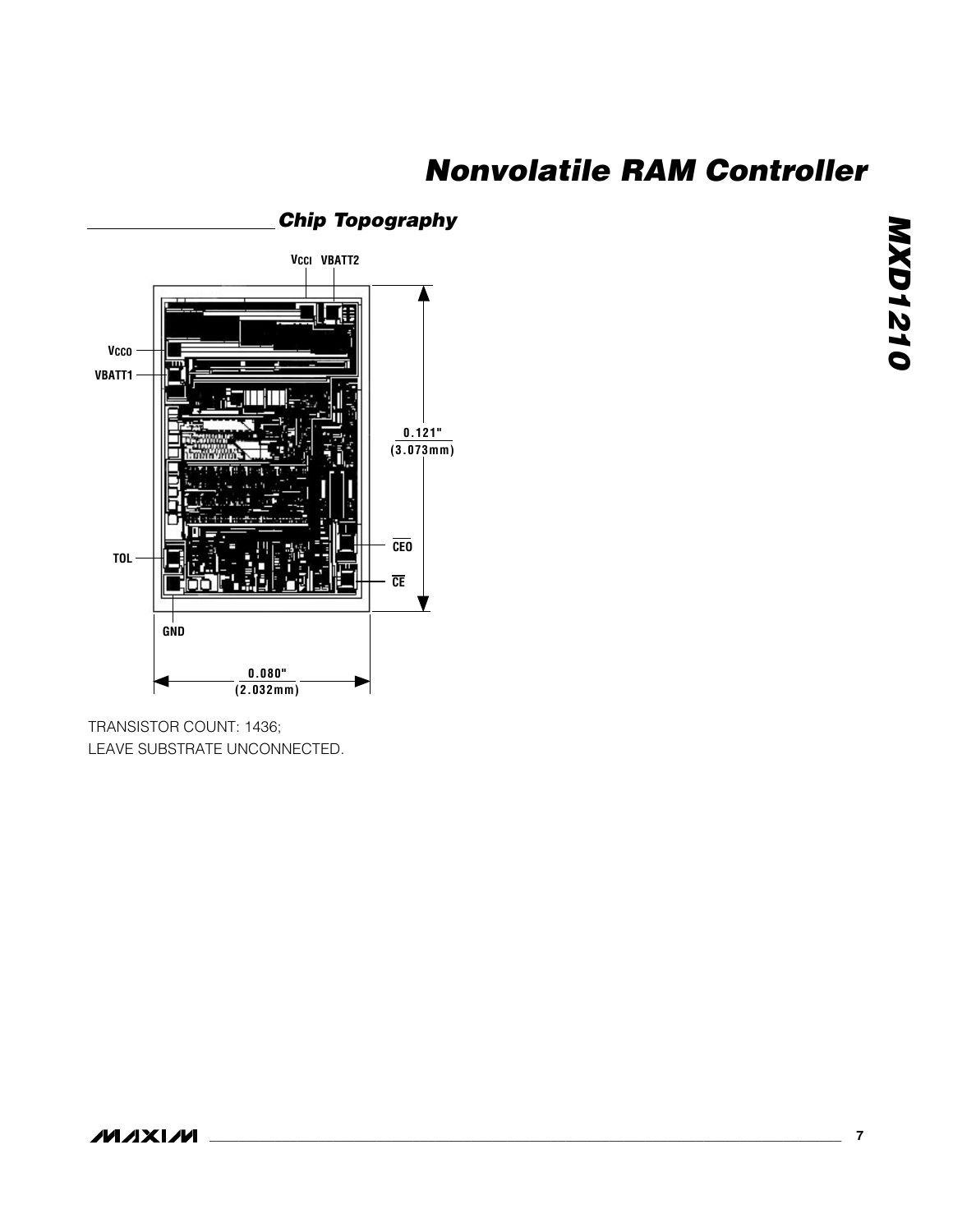### **Package Information**

(The package drawing(s) in this data sheet may not reflect the most current specifications. For the latest package outline information go to **www.maxim-ic.com/packages**.)



**MAXIM**